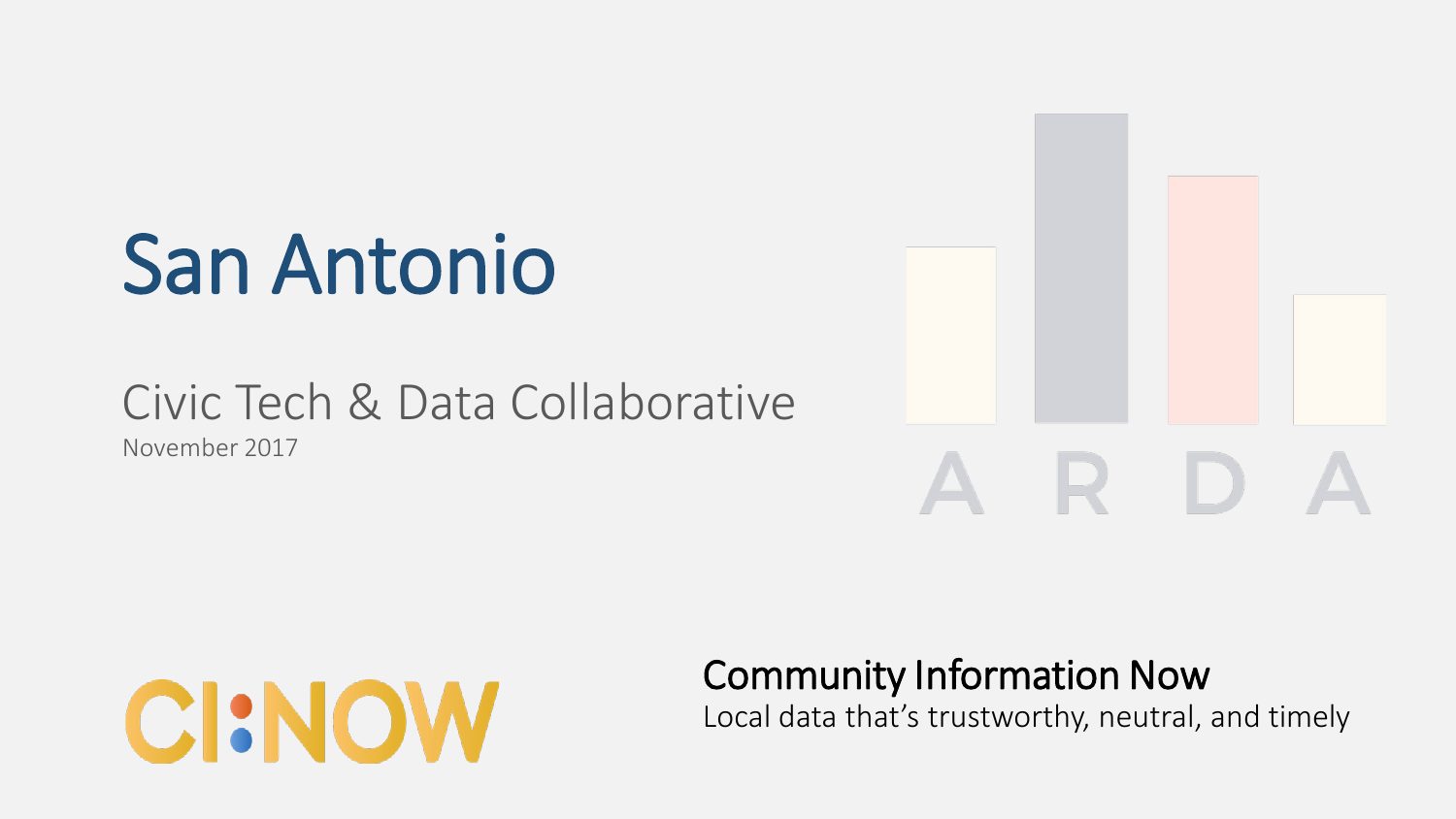## Alamo Regional Data Alliance milestones

- Late 1990s: AACIS (now CI:Now) formed
- Feb 2016: Then-mayor's office convened "Data Nirvana" brainstorming
- Aug 2016: "Small group" convened to draft a plan; became Interim Steering Committee
- Mar 2017: Vision Convening to vet purpose, goals; i.d. wins
- May 2017: Community Strategy revised
- Aug 2017: alamodata.org launch; membership drive started
- Oct 2017: Steering Committee elected; partnership drive started
- Nov 2017 and forward: save the world?



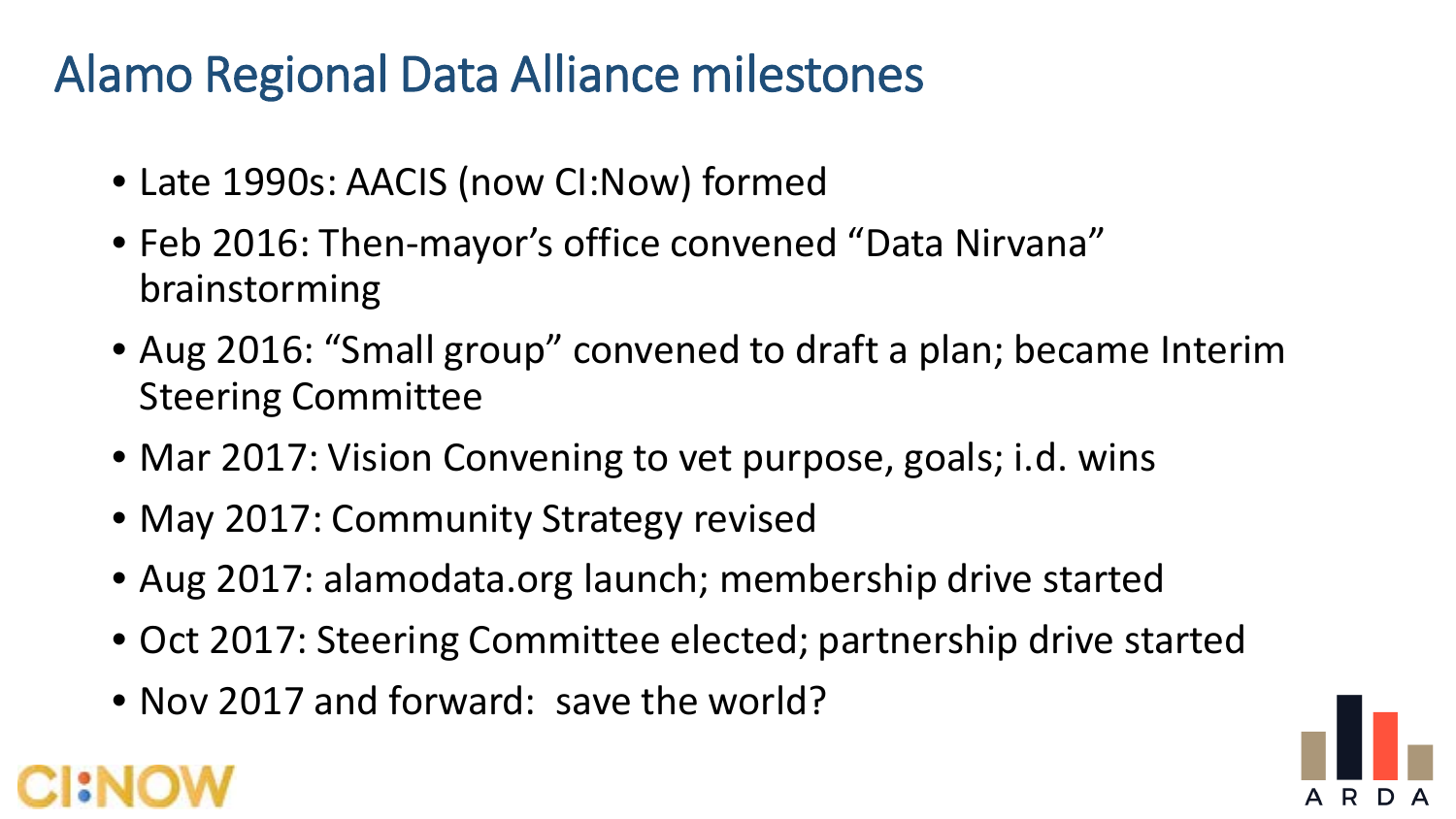# How ARDA engages people

- Governing/steering ("small group", Interim SC, Steering Committee)
- Individual memberships (snowball)
- Organizational partnerships (snowball)
- Agile scrum: submit user story, participate in or host sprint demo
- Large convenings
- General communications (alamodata.org, CI:Now newsletter)
- Informal in-person conversations
- Future:
	- Standing workgroups (e.g., data privacy & security; engagement)
	- Ad-hoc workgroups (e.g., education IDS)



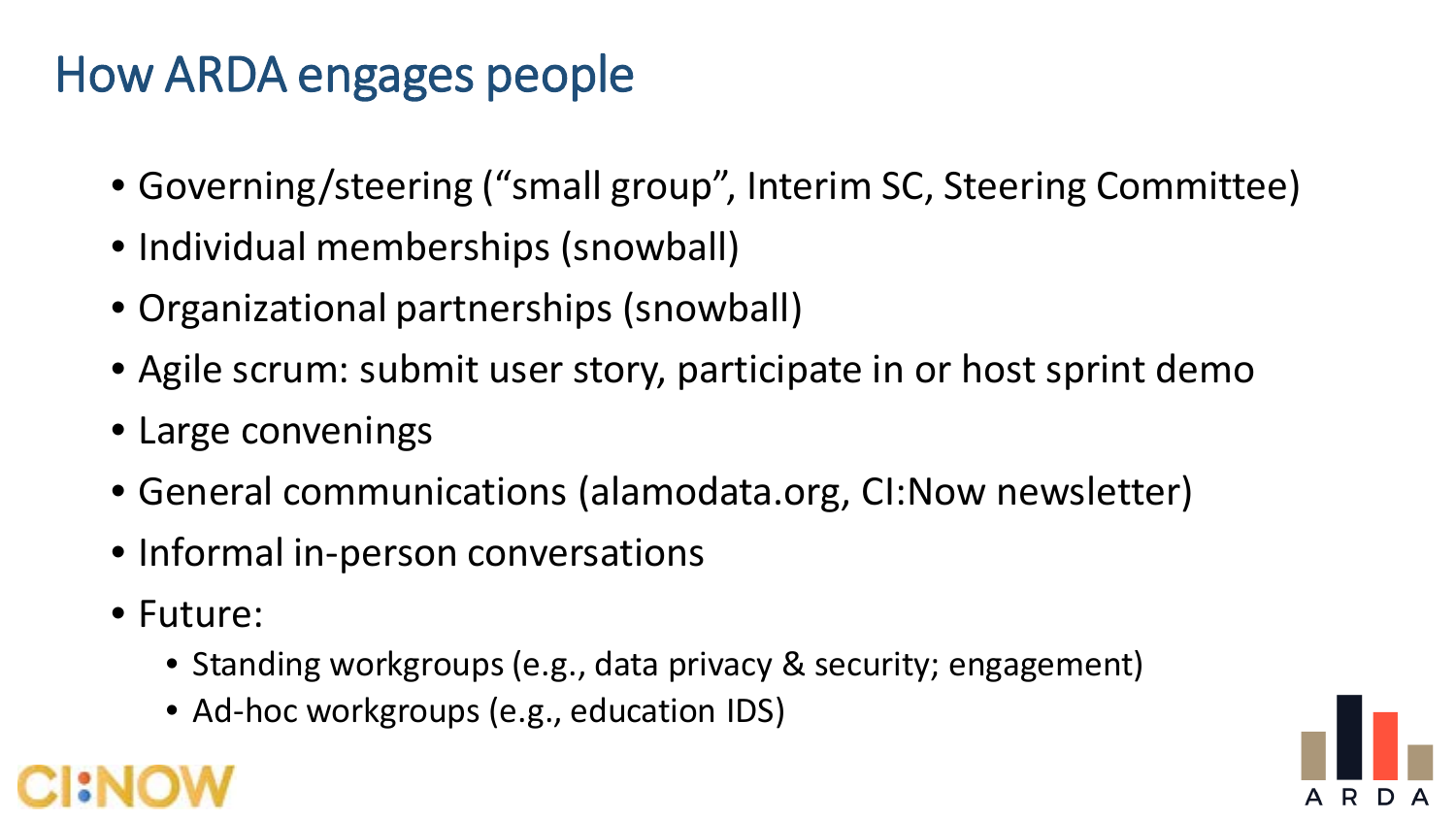## How we build trust

- (Excessive) transparency and (absurd levels of) communication
- Collaborative infrastructure and process with mutual accountability
	- Elected governing body with CI:Now in non-voting support role
	- Every decision's made by consensus and/or voting
- Formal policies and procedures posted publicly
	- ISC and SC Charters
	- Project Prioritization Process & Criteria
- How we treat each other
	- Be very, very serious about not steamrolling people or reinventing the wheel
	- Check your ego at the door
	- Genuinely value what different people bring
	- Plan for and deal with turf issues

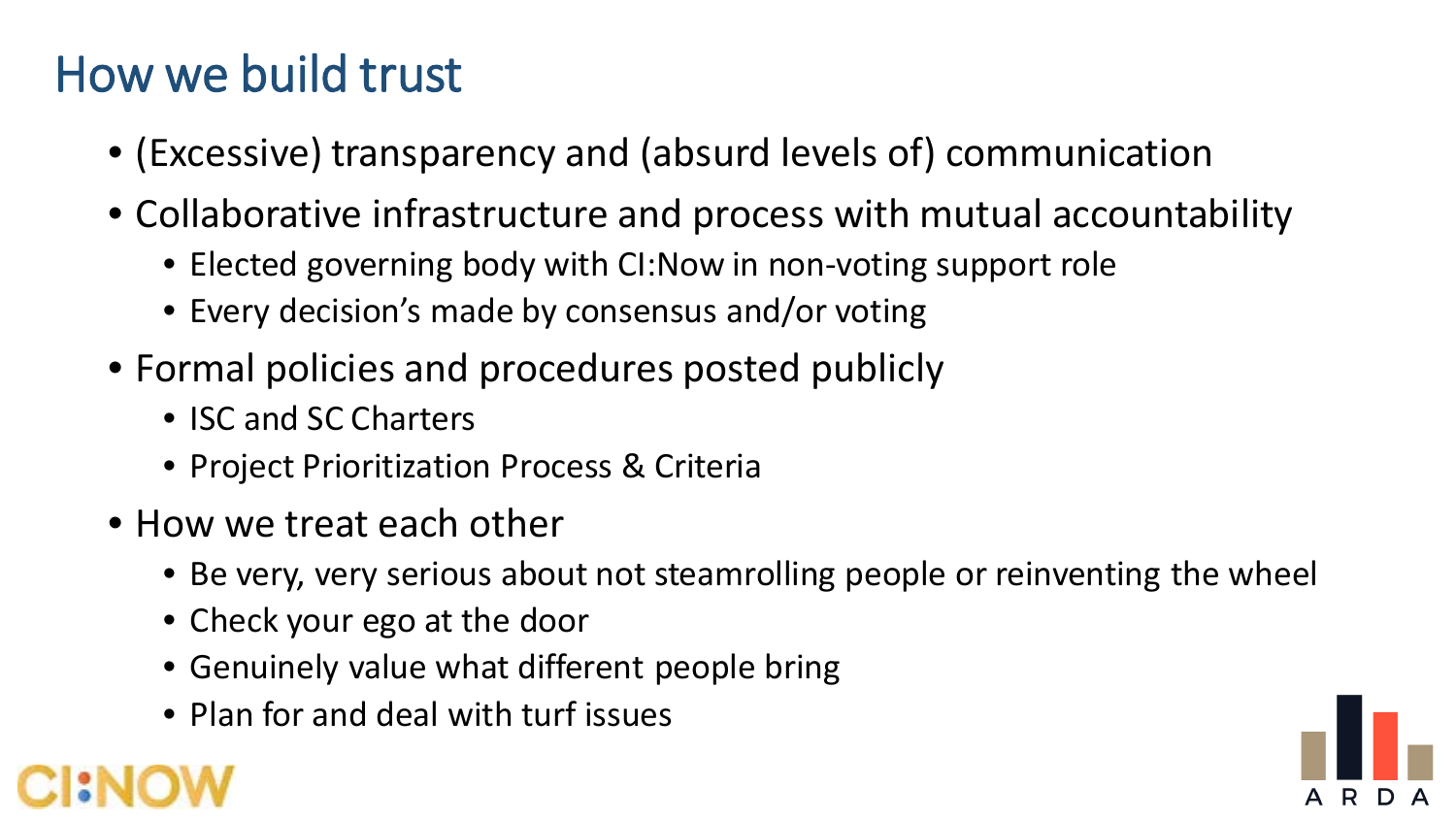#### **GUIDING PRINCIPLES**

The Alamo Regional Data Alliance's guiding principles represent the shared values that drive all organizational behaviors and actions. Staying true to these guiding principles ensures ARDA stays committed to its mission and realizing its vision.



#### **COMMUNITY**

ARDA has a positive impact on the community as a whole, not a select few; is responsive to local emergent issues and needs; and is led by a diverse group of representatives elected by the community.

#### **COLLABORATION**

ARDA is connecting disparate groups to uncover common needs, foster creative solutions, and maximize impact; and has balanced representation among membership, leadership, and stakeholders.

#### **TRUST**

ARDA is open and public in membership and process; and is respectful of and sees the value in all contributions, past and present.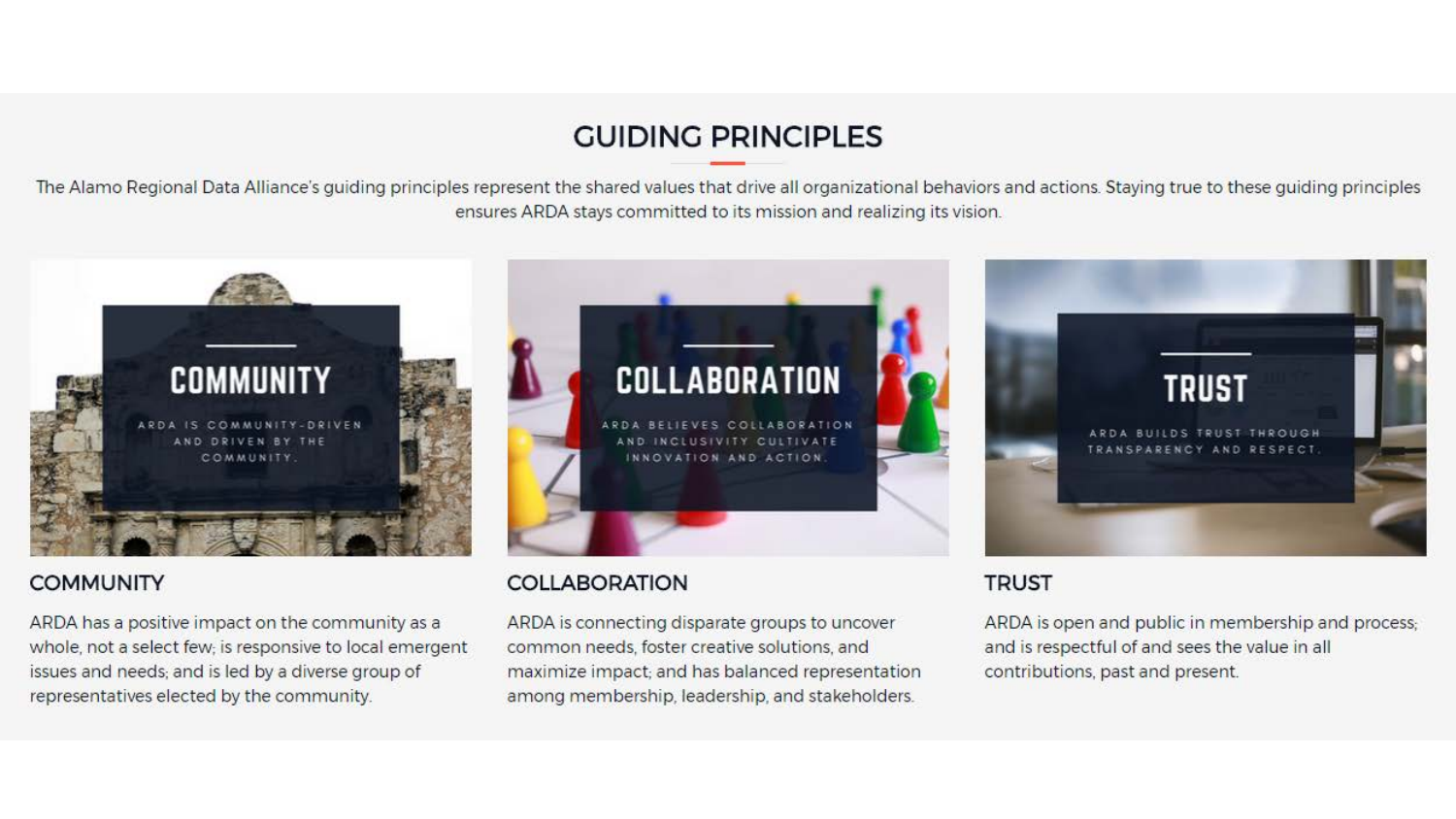### Steering Committee: six categories, 17 seats, staggered terms

| Category (seats)                      | <b>Community Represented</b>                                                                                                                                                                 | <b>Example Organizations</b>                                                          |
|---------------------------------------|----------------------------------------------------------------------------------------------------------------------------------------------------------------------------------------------|---------------------------------------------------------------------------------------|
| Local government<br>and utilities (4) | Elected officials and staff of local city and county<br>governments; Public and quasi-governmental<br>organizations that maintain or manage<br>infrastructure/utilities for a public service | COSA, Bexar County, other<br>local governing bodies; CPS,<br>SAWS, VIA                |
| Service<br>providers (4)              | Organizations with a primary focus on direct<br>provision of health, human, or education<br>services                                                                                         | SAHA, Metro Health, CHCS,<br>school districts, Goodwill,<br><b>Families Empowered</b> |
| Planning and<br>advocacy (2)          | Public and nonprofit organizations with a<br>primary focus on planning, civic engagement,<br>community development, or advocacy                                                              | The Health Collaborative,<br>SA2020, P16Plus, Alamo MPO,<br>AACOG, SARA               |
| Philanthropy (2)                      | Foundations and nonprofits whose principal<br>purpose is to aid in activities serving the public<br>good                                                                                     | United Way, Kronkosky<br>Charitable Foundation,<br>San Antonio Area Foundation        |
| Other<br>organizations (4)            | Other for-profit enterprises and associations<br>representing private business; Public and private<br>higher education, research agencies, and<br>technology-focused organizations           | H-E-B, Chamber of Commerce,<br>UIW, UTSA, SWRI, HASA,<br>Google Fiber, Code for SA    |
| Community<br>member $(1)$             | Open representation                                                                                                                                                                          | <b>Community members</b>                                                              |



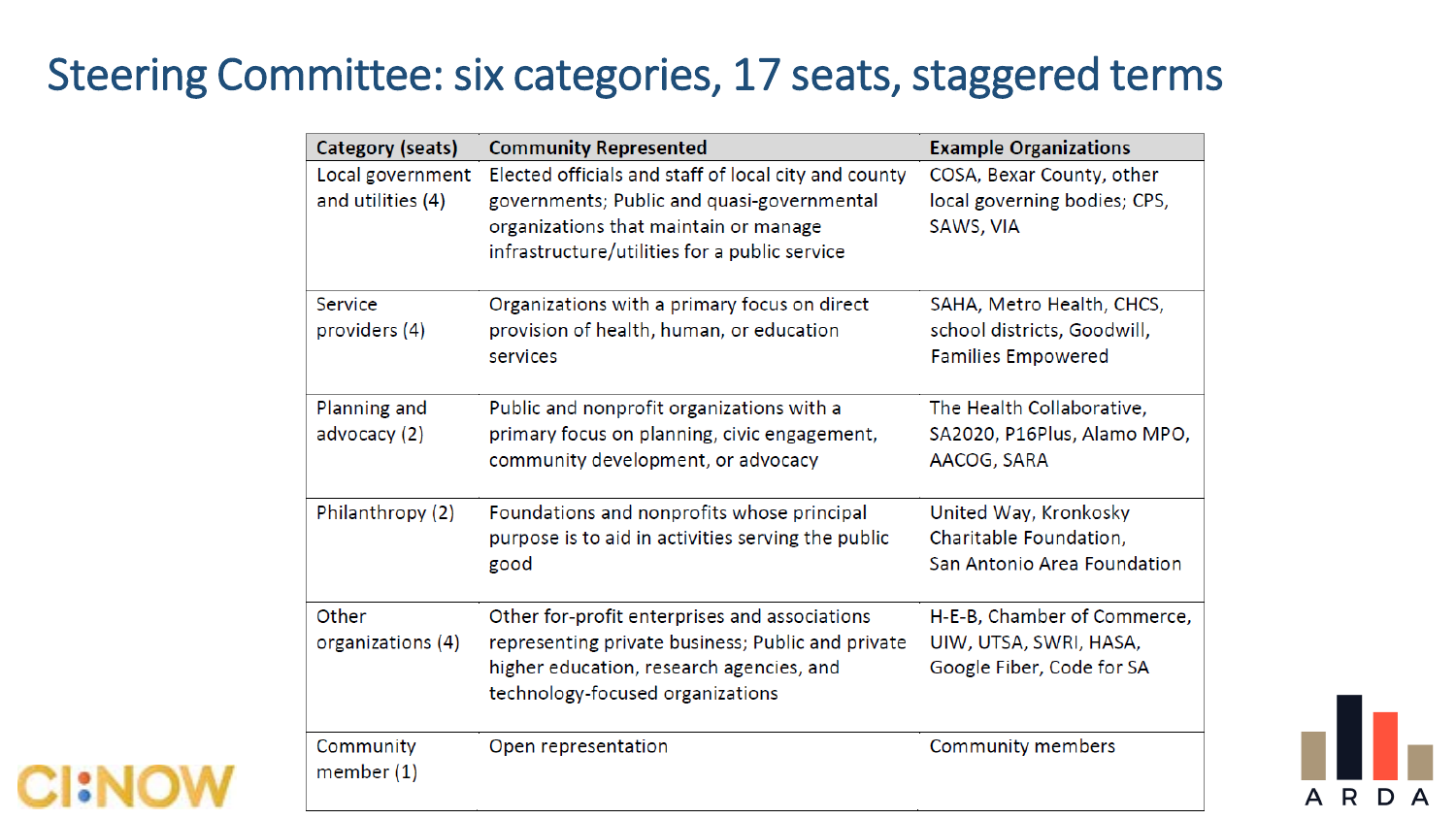#### **Tech & Data Ecosystem**

- Data Intermediary
- Civic Technology Group
- Tech
- Project O
- Philanthropy/Funder
- Research, Planning and Advocacy
- Economic and Workforce Development O
- Infrastructure O
- **Government & Utilities**
- Education
- Health
- Media